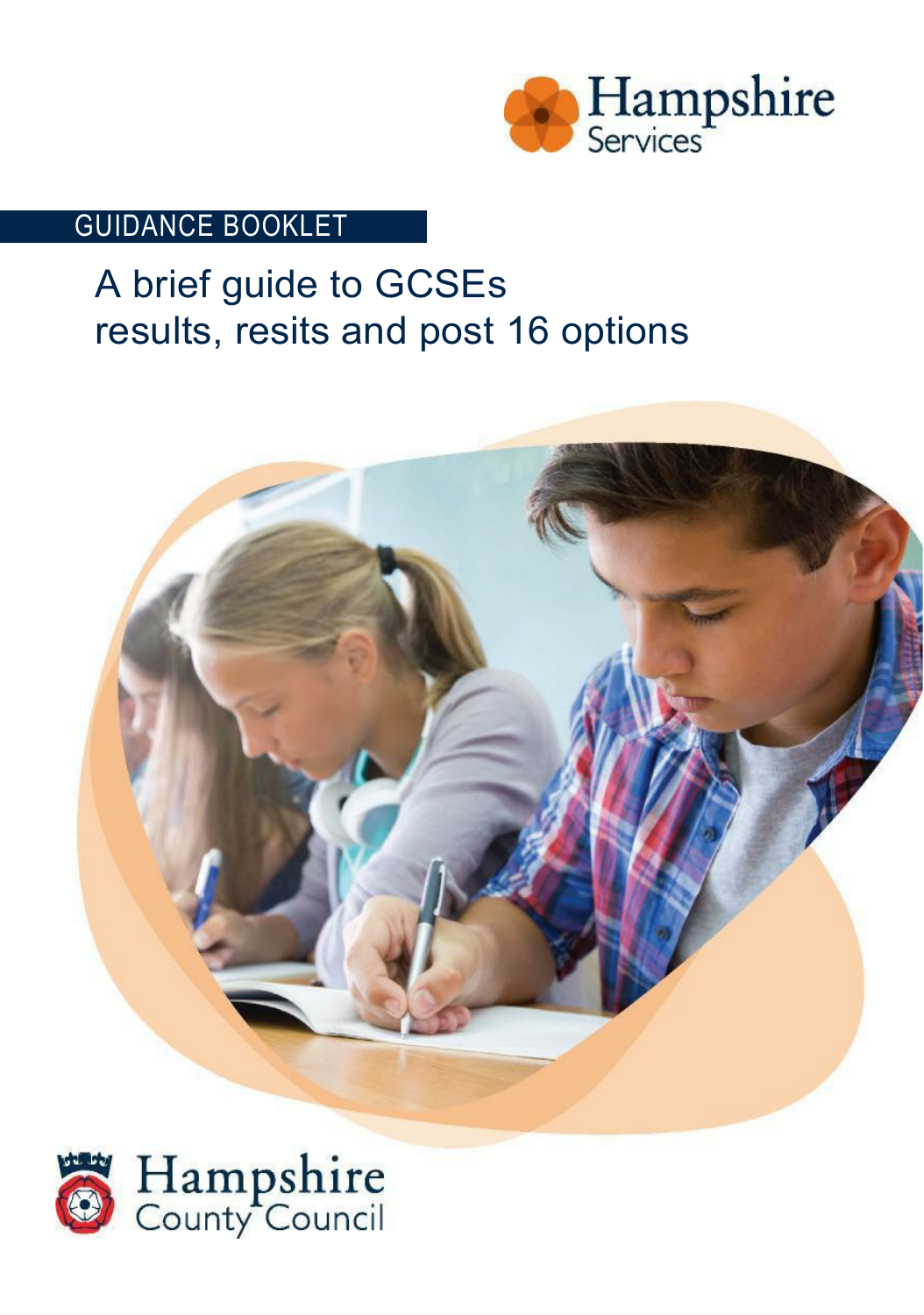# is Thursday 23 August 2018. Results day for GCSEs



**Pupils can collect their results from school and teachers will be on hand to answer questions and concerns, as well as to celebrate with the young people! You may also want to check out the schools website for more information on what local arrangements are on resits.**

**You might advise the young person to take with them the following useful items when they collect their results:**

- mobile phone
- a calculator
- a pen or pencil
- a notebook
- a positive attitude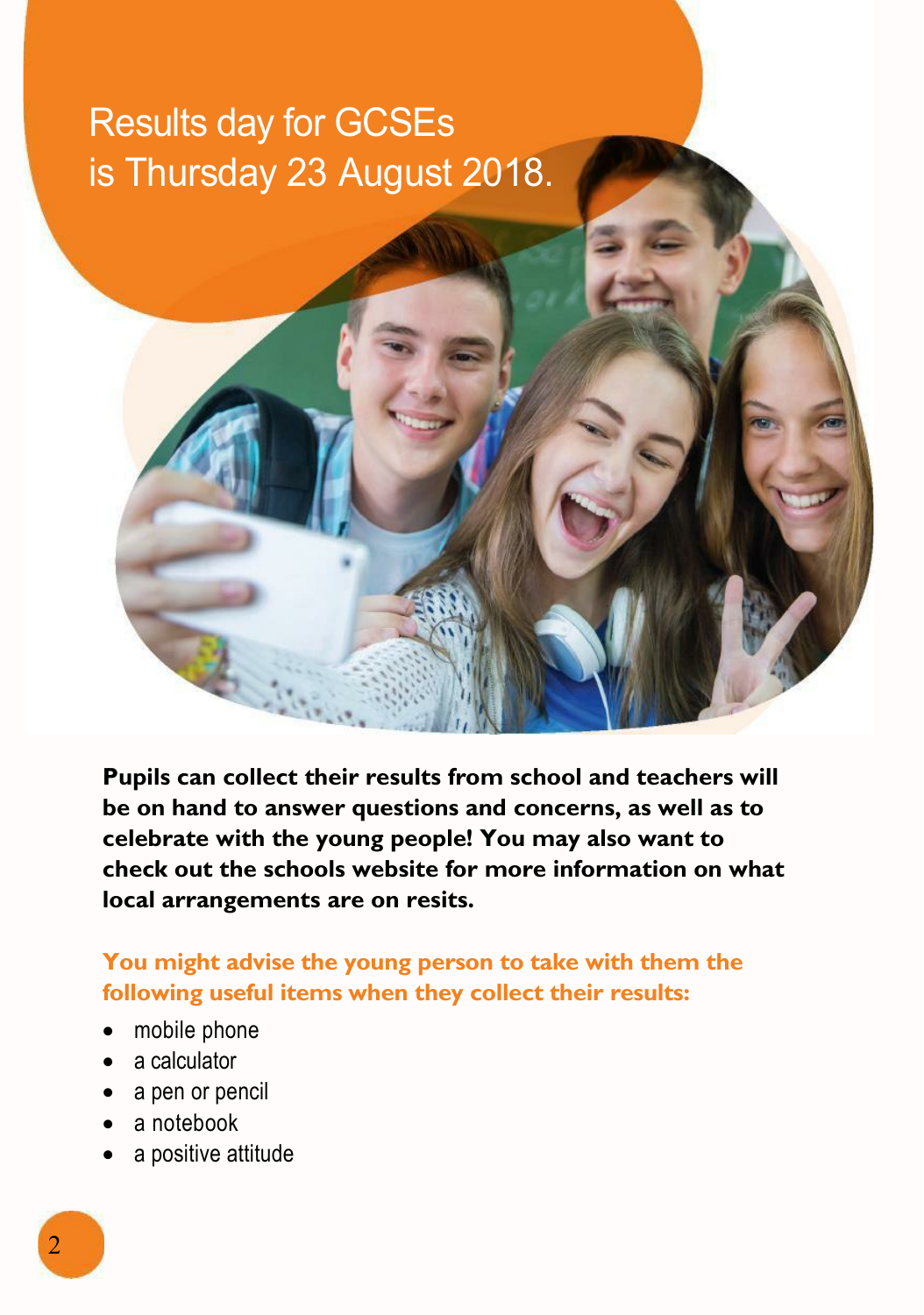## **Your young person has passed all their GCSES!!**

### **You should:**

- Celebrate with them the hard work was worth it!
- Talk about the choices they have available; AS/A levels at 6th Form, Apprenticeships

or

- If studying was not easy, consider a vocational route consider a course that will allow studying and work experience
- Whatever the choice, try to encourage them to do something they enjoy and is important to them – they are more likely to stick with it and is essential for success.

## **Your young person is disappointed in some of their grades....**

### **You should:**

- Celebrate the grades they are pleased with and help them to understand there are still plenty of options
- In the first instance, support the young person to speak to a teacher or the exam officer, they can request a copy of the marked paper, to see if an enquiry about results (EAR) is appropriate.
- Have a look at the UMS (Uniformed Mark Scale) score and check against grade boundaries, if any of the scores seem extremely low, or they have missed a higher grade by only a few points, the exam officer could obtain a review of marking or moderation or request a remark – try to do this soon after the results, as there are deadlines involved and fees for remarking.
- $\bullet$  If this doesn't work, then the young person can request a resit they need to think carefully about this decision.
- If they did well in other subjects, weren't really interested in the subject they did less well in, or it wasn't a core subject (maths, English or science), then there may be no need to worry about it.





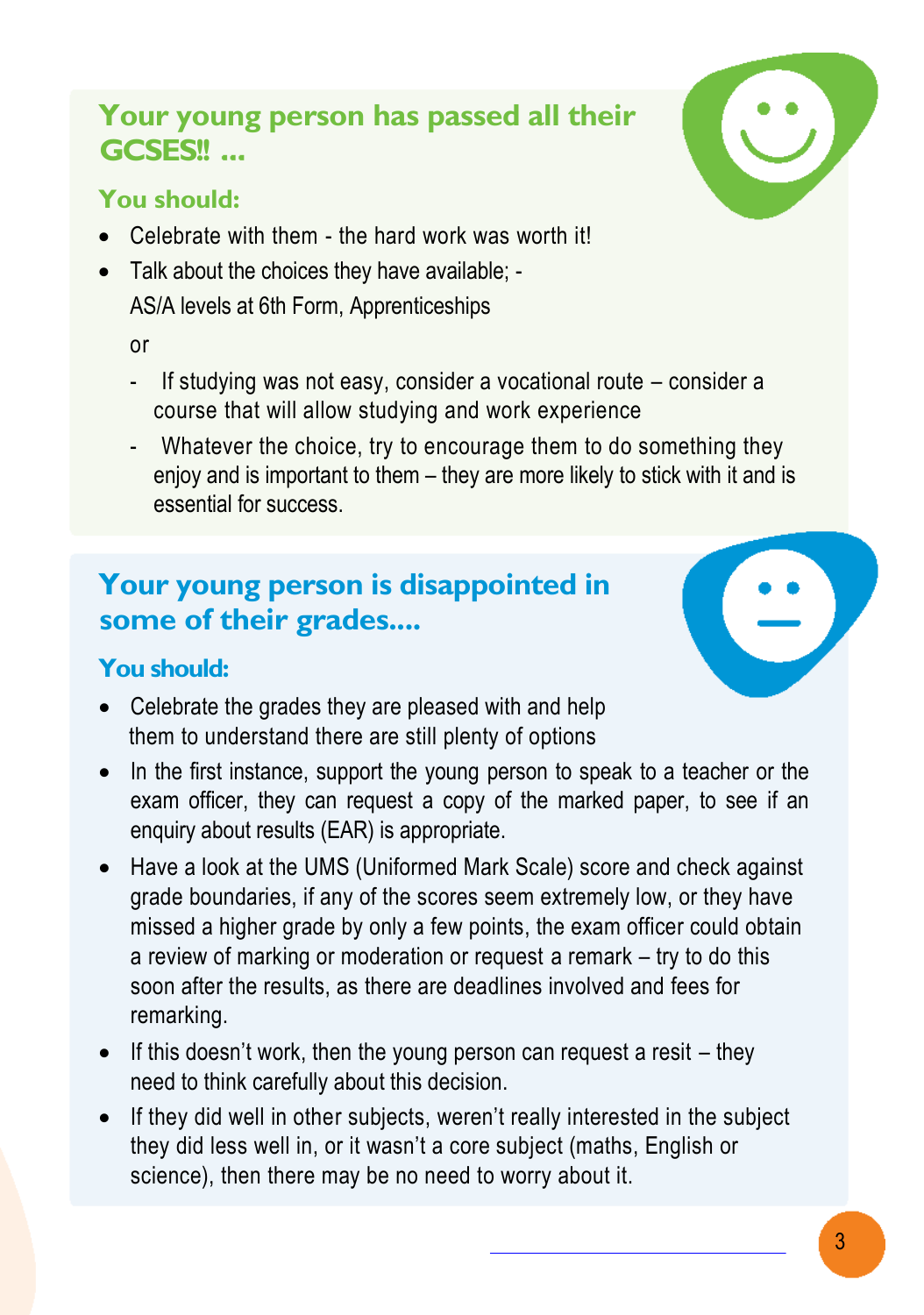## **Your young person did not get any of the grades they wanted/needed**

#### **You should:**



- Celebrate the fact they studied and sat the exams, this is a positive skill and attitude for the future that education advisers and employers recognise. There are still choices, even in this scenario. GCSEs are the jumping off point to decision-making, and they will make things easier at this stage, but it isn't the end of the world if they didn't achieve anything.
- Studying doesn't suit everyone and if they are more practically minded or have an aptitude for something they haven't officially studied, then work with them to take a serious look at the routes to get them to where they want to be.
- Consider vocational courses at college, perhaps something that combines working and learning, or even entering the world of work may be the right step at this point in their life.

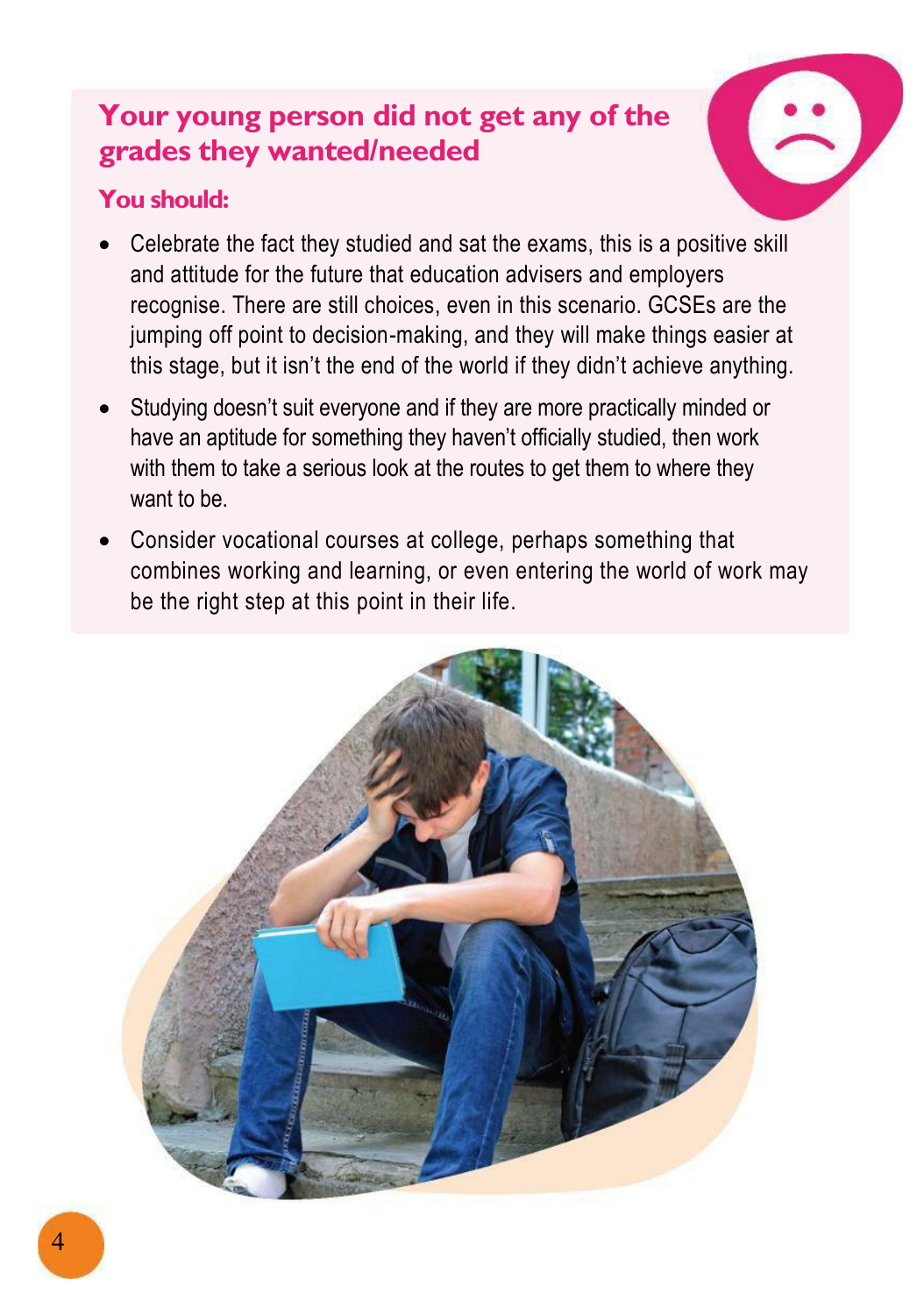## **Resits**

Students in England whose results fall below a Grade 4/5 in maths and English have to pursue these subjects further (check with your chosen college for entry requirements).. In addition to this, the entry requirement for taking A levels at a sixth form or further education college is generally 5 GCSEs at Grade 4-9. The earliest the young person can re-sit is November 2018

**Career choice** - If your young person is lucky enough to know what they want to do with their life, the decision will be based on that specific career path and its requirements in terms of qualifications. Very often though, the reality is that at this age, options are still wide open, and help and guidance is vital in order to reach the right decision.

# **Options**

#### **Full-time further education**

Retaking GCSEs alongside A levels at School, Sixth Form and Further Education Colleges

If your young person has decided to pursue full-time further education, they should be able to retake GCSEs within a year, alongside A levels or other qualifications including the International Baccalaureate.

This route offers them the choice of moving into their own school's sixth form, going to a sixth form department within a different school, or deciding to attend a further education college.

Speak to teachers and college advisors to check whether retaking GCSEs is possible at their school or college and what they advise specifically for their situation.

### **Retaking GCSEs whilst working**

'Working' might include starting an apprenticeship, unpaid work experience following contact with local businesses, or a full-time/part-time job. There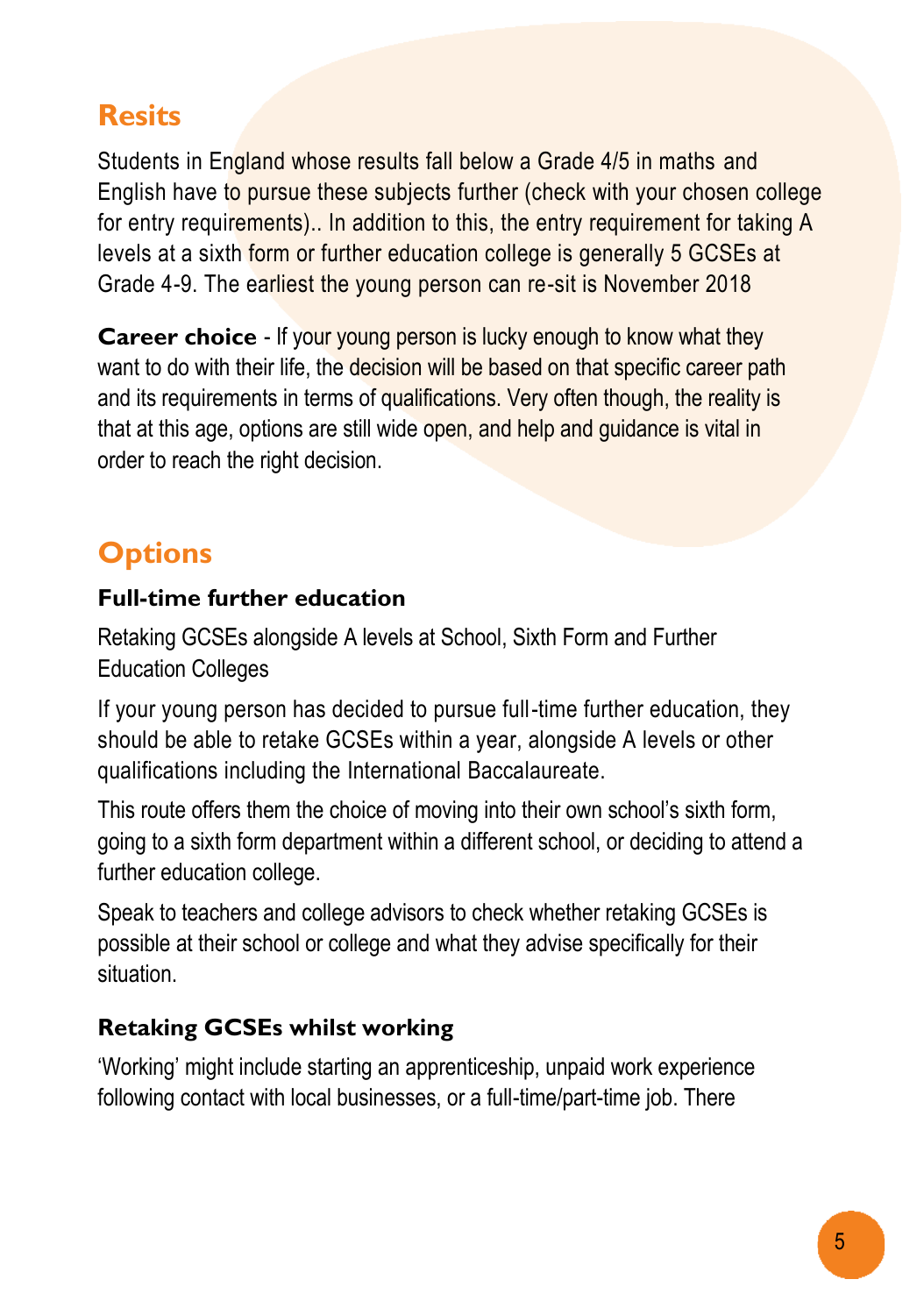are several options available if the young person wants to retake GCSEs whilst taking one of these routes into the workplace:

#### **Night school**

Sometimes schools offer evening classes for people wishing to retake their GCSEs. If not, GCSE courses are popular with local colleges, offering a flexible way to gain this qualification in the subject(s) needed.

### **Distance learning**

This study method would suit somebody working in a full-time job. Distance learning courses at GCSE level can be taken online, or by receiving study materials through the post, with the exam being taken at a local approved college for which they would need to register.

### **Day release**

Depending on the place of work, there may be an opportunity to retake GCSEs via day release. This usually involves spending a working day at the local college or learning centre, and gives the young person the chance to improve their results at the same time as earning money.

### **Advice on arranging a resit if the young person is not attending further education**

### **You should:**

- Support your young person to approach the local sixth form or go back to the previous school and ask them if they can resit.
- If not, then support the young person to phone schools and colleges in the local area, speak to their exams officer, ask if they take private candidates and whether they would take the young person for the subject/examiner/paper they want.
- find a centre (any secondary school or college) willing to accept the young person as a private candidate (if they are not enrolled at post 16 provider)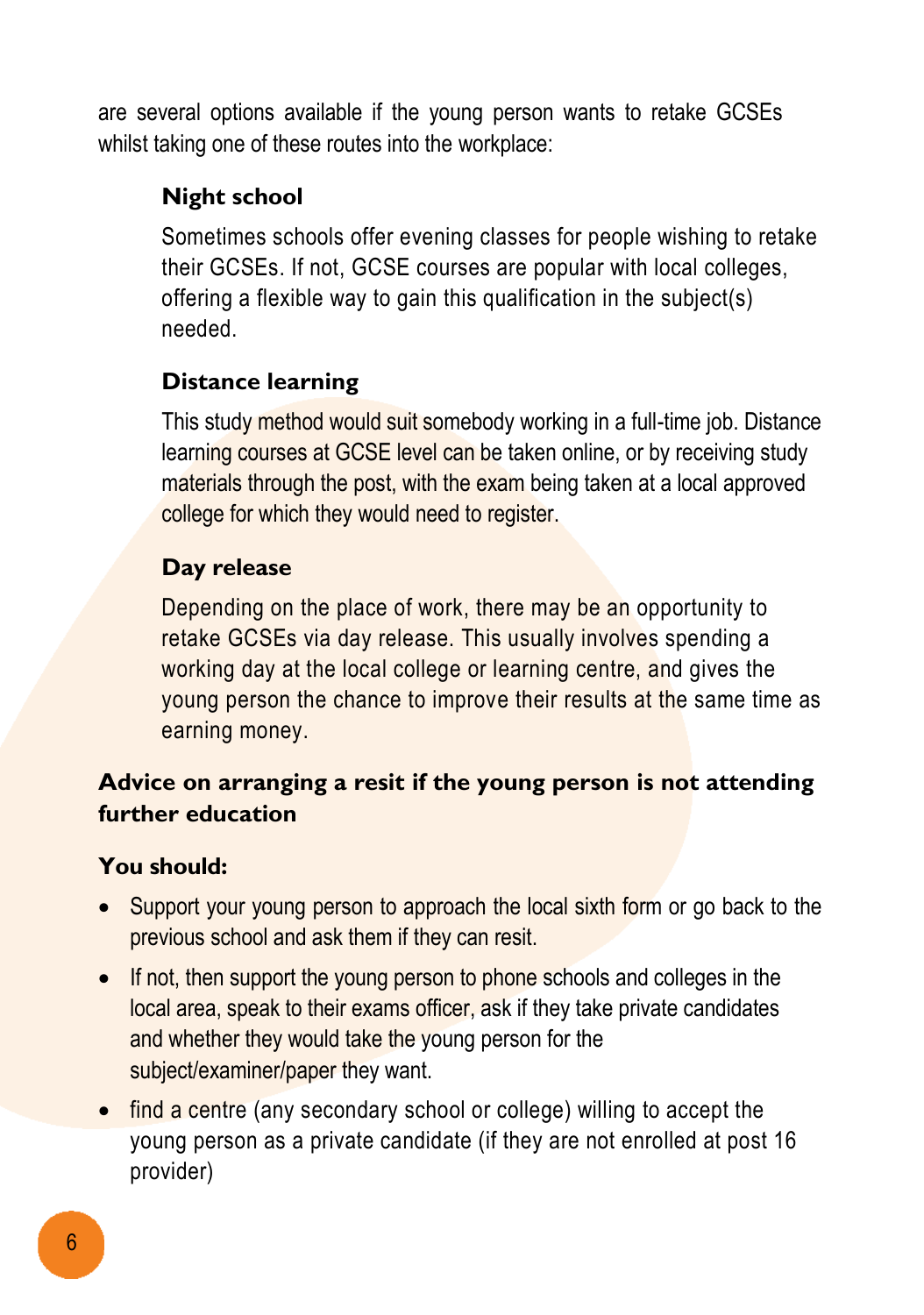- The exam centre will charge for the entry, the exam board fee for a GCSE entry is around £30 but the centre will add on a charge for setting up a private candidate, their admin and invigilation.
- If they go elsewhere expect to pay at least £60 and possibly £100-150.
- There is advice for private candidates on each of the examiners websites. Some have lists of centres that have taken private candidates in the past and you can email the centre for suggestions.

The young person will need to study leading up to the resit; this may involve attending teaching sessions at a post 16 provider, but it might ultimately mean they are required to study independently. In this scenario a 1-1 tutor would be a favourable option along with online learning resources. It is also worth talking to other schools, parents, carers and social workers to see if there is a small group of young people looking to resit and setting up a study group with a tutor.

Whatever the decision, there are always options and hopefully going through the process and having the discussion will enable the young person to make the right decision for them about their future.